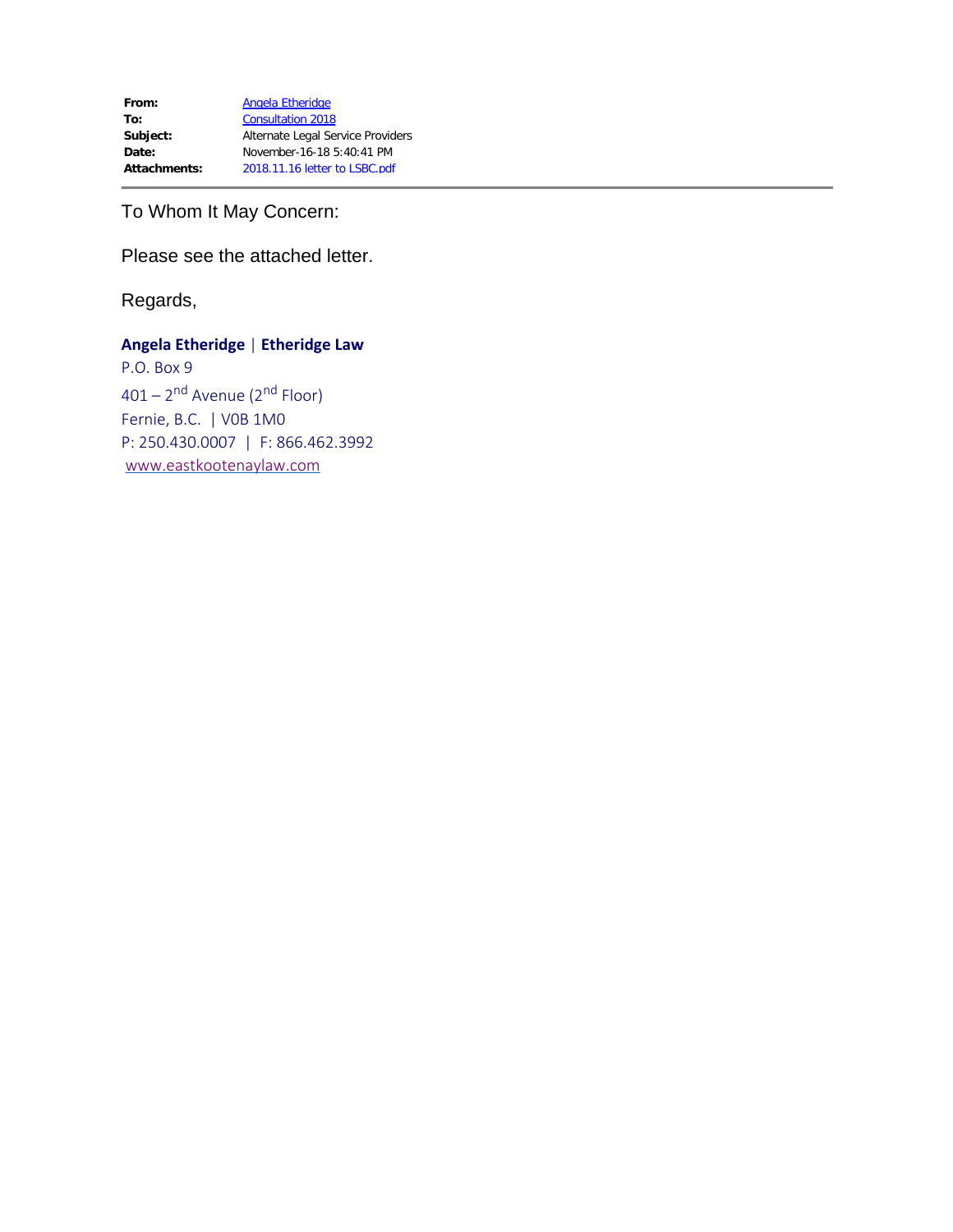

November 16, 2018

## **Via E-Mail to consultation2018@lsbc.org**

The Law Society of British Columbia 845 Cambie Street Vancouver, BC V6B 4Z9

## **Attention: Alternate Legal Service Providers Working Group**

To whom it may concern:

## **Re: Alternate Legal Service Providers**

Please accept this letter as my input regarding the proposal to establish a new class of legal service professional in the area of family law. Thank you for permitting the opportunity to provide such feedback.

I am generally opposed to the Law Society implementing a new class of legal service providers in the area of family law. I appreciate that you are looking for constructive suggestions on this initiative and saying that I am generally opposed is not constructive, but I wanted to make that clear at the outset.

I have been practicing family law in the East Kootenays of British Columbia since 2005. I take great pride in my work and I feel that I offer a valuable service to my community. I help as many people as I am able. I offer services at a reduced rate, I take on legal aid files and I do *pro bono* work, all in an effort to increase access to justice. Despite my years of practice, there are still days that are overwhelming given the number and nature of issues that can arise in family files. Given the complexity and nature of this area of law, I am skeptical that someone with less training and less legal knowledge could offer competent services.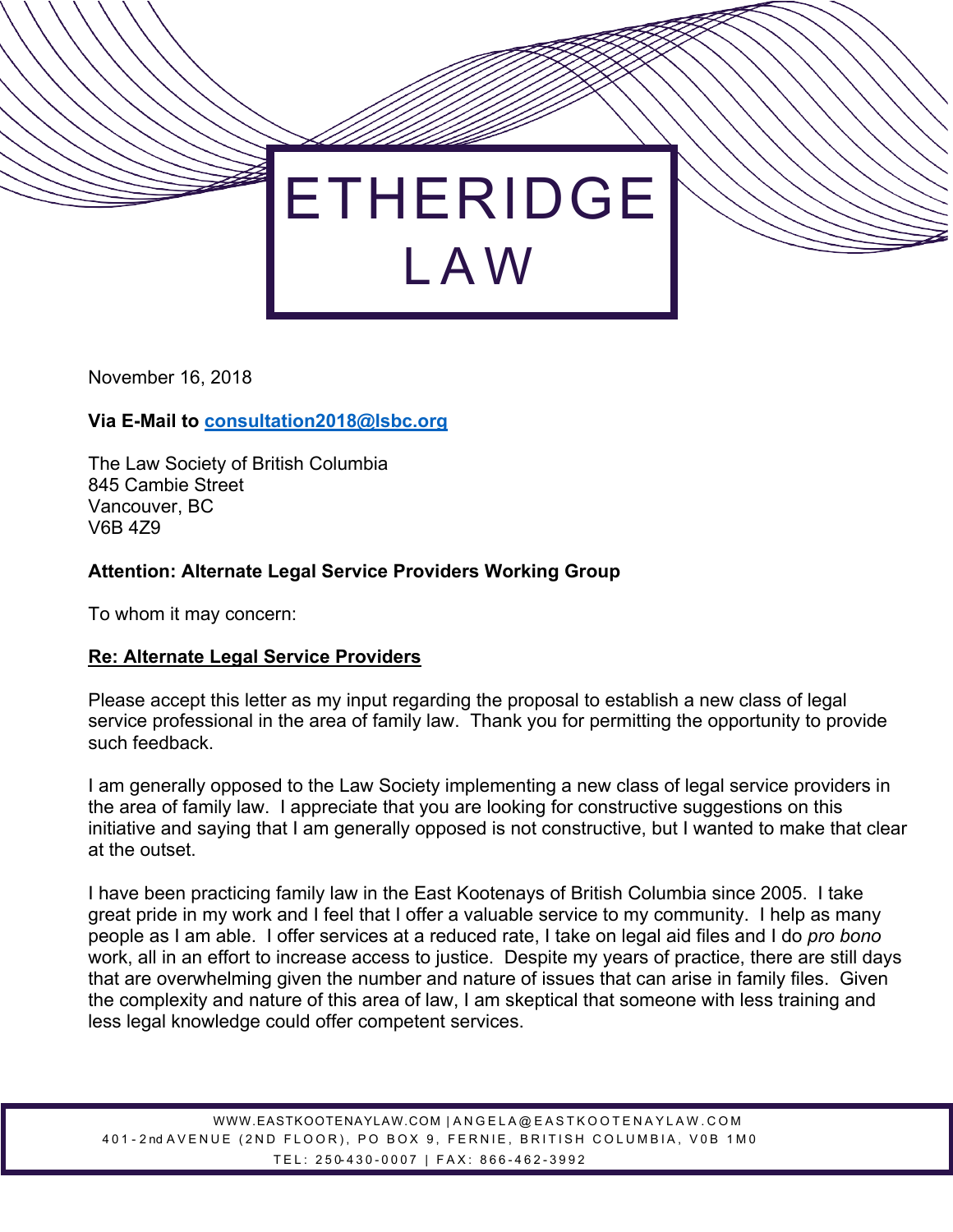I do not believe that it is in the public interest to have less qualified persons providing legal advice on family matters. Family disputes are complex and often touch on other areas of law. Emotions are high. These disputes will usually have lifelong consequences to the client seeking legal assistance, not to mention any children involved.

As to the suggestion that there are unmet needs in this area of law, I would agree. But there are also unmet needs in the area of traffic tickets, for example, something that is far less complex. There are unmet needs in the area of small claims court, again something that is typically far less complex and will not have such a significant impact on the client's life if services are provided incompetently. There are several less-complex areas of unmet needs and so I am at a loss as to why family law is singled out as something that could be done by a non-lawyer.

I see that the consultation paper is careful to point out that the focus is not on family law because it is "easy" and nor that family lawyers are "underserving clients"; however, it certainly feels like this is an attack on family lawyers given how this area of law has been singled out.

I appreciate that this is being done in an effort to expand legal services available to the public. But, there are better ways to make family law services available to the public, namely by bringing legal aid funding to a more acceptable level. Increasing funding to legal aid would see immediate benefits to the public.

Under #13 of the Consultation Paper, it says:

The initiative aims to increase access to services by creating a group of legal professionals who, while trained and credentialed, will have lower costs of entry to the profession and will therefore be able to charge less than a lawyer would charge.

In reply to this comment, I say that the time and cost that it took me to become a lawyer has little to no bearing on what I charge my clients today. What I charge my clients today is based on my overhead costs and what I would like to earn for a reasonable living. An alternate legal provider will have the same or similar overhead costs. I argue that it is speculative that the alternate legal service providers will charge less than what a lawyer would charge. Furthermore, my training, knowledge and experience often leads to lower fees overall because I can perform the work more efficiently. It is entirely possible that, due to less training and knowledge, the alternate legal service providers' fees will be nearly as much or more than what a knowledgeable lawyer facing the same set of problems would charge.

Under #1, it says Schedule "A" of the "Family Law Legal Service Providers: Consultation Paper" it says:

> The proposed new category of legal professional will be permitted to practise law in family law matters, including the preparation of documentation and proceedings and to act and advise on all areas of family law, except with regard to matters or activities specifically excluded in Part 2 below.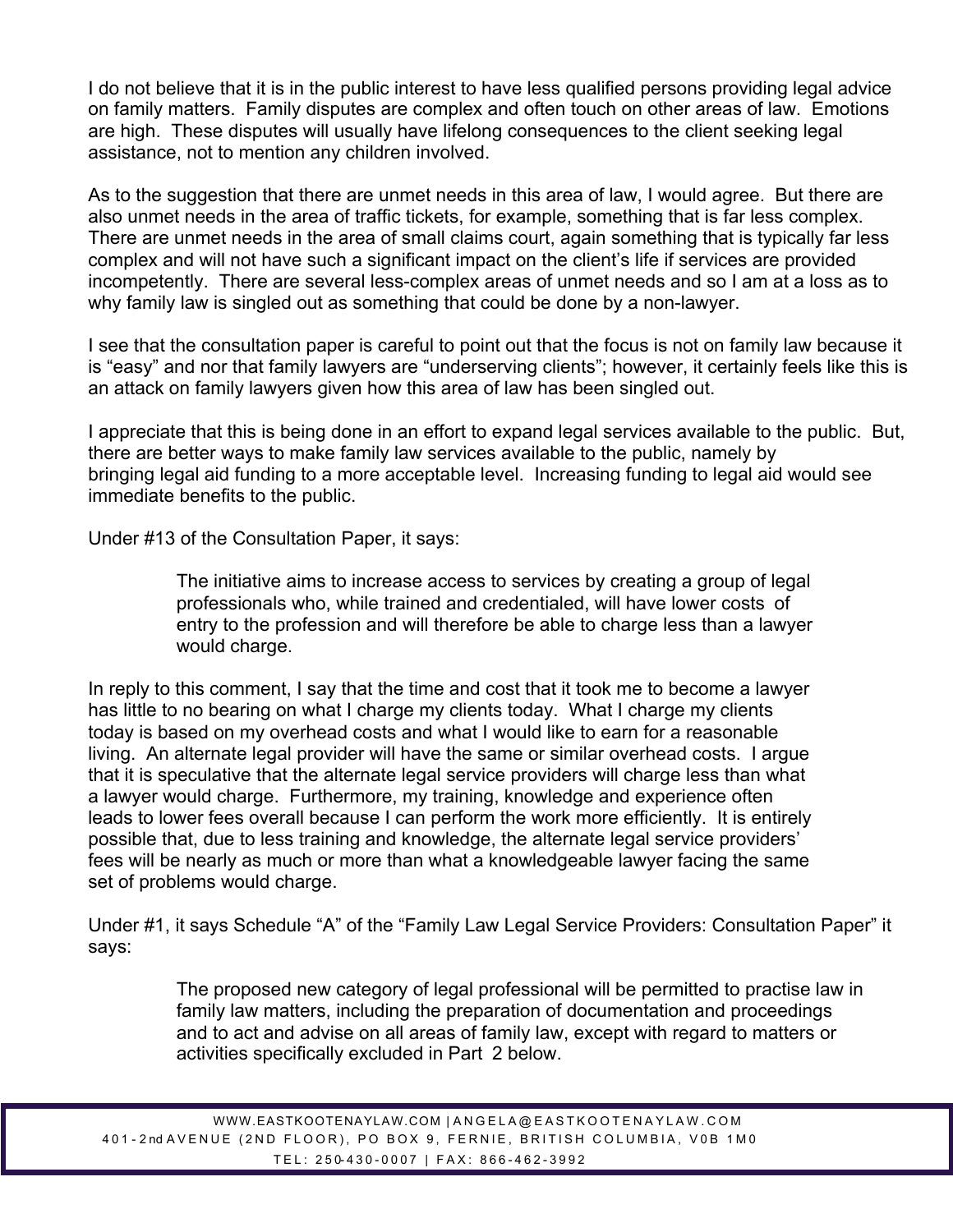I find the areas included so broad that I don't see the point of limiting the scope at all. The consultation paper provides for a range of services that do not appear to me to be all that different than what I would do on a typical file (except I cannot provide mediation services because I am not a trained mediator).

The only areas that are be excluded are: if third parties were involved in family disputes, relocation of a child, alienation, child protection concerns, pension division or matters concerning the Haque Convention. Other than child protection and pension division, these are issues that arise infrequently and so it is my submission that the scope proposed is so broad as to make it artificial.

While I am generally opposed to this initiative, if it is allowed, I would suggest that the alternate service providers be limited to matters that can be dealt with in Provincial Court (namely, child and spousal support and parenting arrangements) and that they be permitted to negotiate and draft agreements within that scope. I do agree that division of Canada Pension Plan credits is something that could be included within the scope.

The alternate service providers should not be able to deal with matters that would otherwise be in Supreme Court and should not be officers of the court.

If alternate legal service providers are permitted, they should be subject to the same conduct/ethical responsibilities as lawyers and should be specifically subject to the guidelines set out in the "CBA Best Practice Guidelines for lawyers practising family law".

I would specifically suggest that the alternate service providers not be permitted to:

- accept or receive undertakings;
- appear in court as advocates;
- divide property;
- divide pensions;
- act as mediators on family files; nor,
- operate a trust account.

Thank you for your kind attention and consideration of my feedback in relation to this matter.

Sincerely, ETHERIDGE LAW Angela N. Etheridge